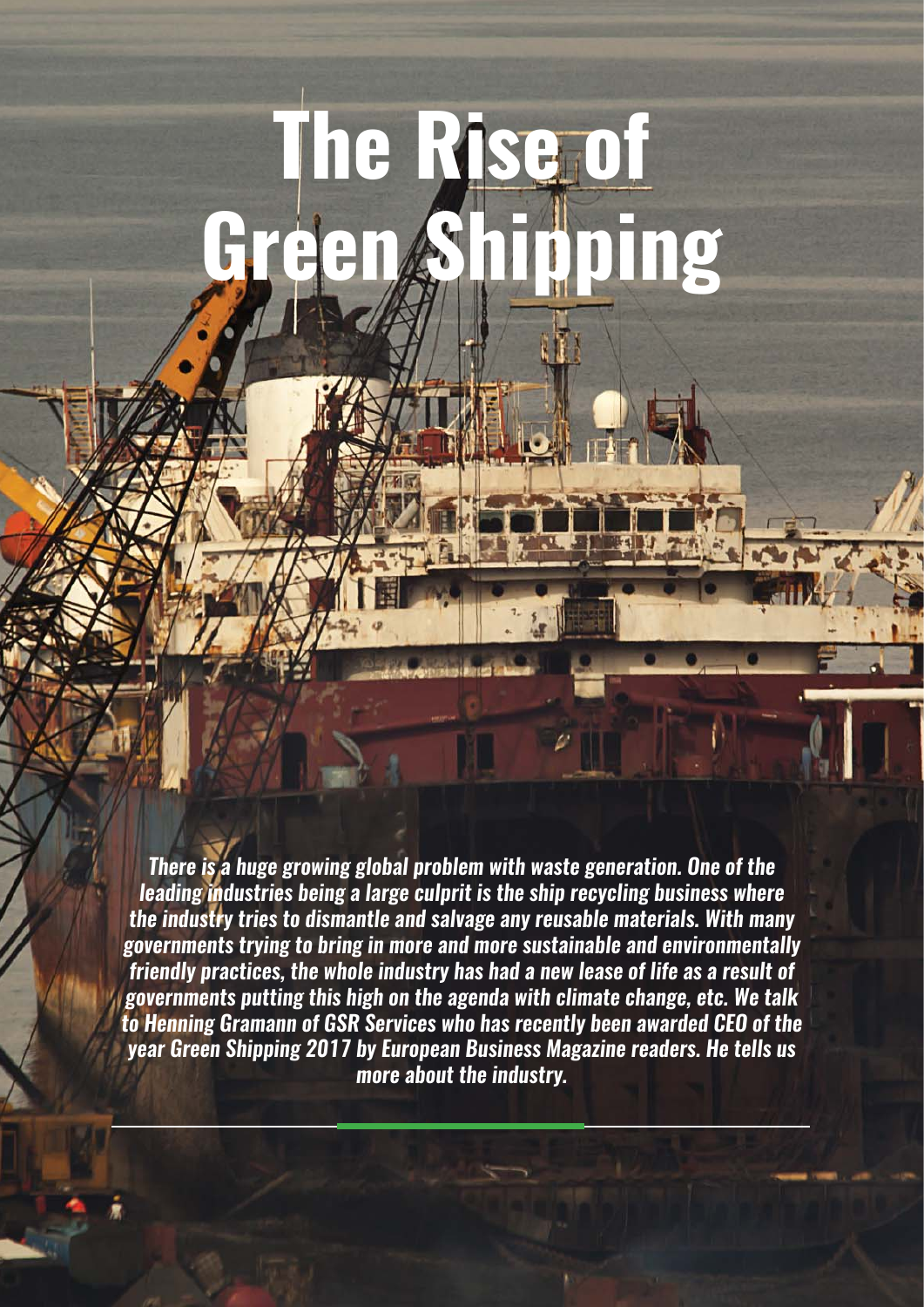### **1 How long have you been in the Ship Recycling Business and how long have you been running GSR services?**

I started in the maritime industry in 2000 as a specialist in maritime waste management with a small research institute in Bremen. Three years later, I went to sea as Environmental Officer before joining Germanischer Lloyd (GL) in 2005. There I had the great opportunity to work at IMO (International Maritime Organization) where the Hong Convention was under development and to start the ship recycling department early in 2006. Since then, I´ve been working in this field for twelve years. In 2011, I decided to leave the safe job at GL and start my own company GSR Services to have the freedom to take my very own decisions and get active where I believe my knowledge can be used most effectively.

# **2 Over the last 10 years, you must have seen substan-ঞ al changes in the industry - which changes are most noঞ ceable?**

Having visited all ship recycling destinations since 2007 (China, Turkey, Bangladesh, India, Pakistan), I see the biggest changes amongst ship recyclers in Alang/India. Not all have started with improving towards the Hong Kong Convention requirements, which was finalised in 2009, but the 20 finished projects we were involved in has changed the face of these yards tremendously. There are more than twenty projects underway and I´m proud that with GSR Services we have and are playing a vital role in these developments. What is most visible is the infrastructure in the ship recycling yards but that is by far not all that has changed. Even more important, is the change in the mind-sets to take care of safe, environmental protection and generally to implement proper engineering and planning for each individual ship recycling project instead of simply cutting it in bits and pieces and hoping that all will work out fine. The awareness about risks and understanding how to mitigate



*Henning Gramann*

them including proper training for all involved in ship recycling is what has changed the conditions most.

These projects would not have been possible with GL as its´ focus lies with ship owners and shipyards. However, ship recyclers also belong to the shipping industry, which remains widely unrecognised.

**3 What is the typical lifespan of a ship and when it is at the end of its cycle how do you manage the waste? Where does all the steel go? Is it recycled or sold off ?**

Some years back, ships were designed for a lifespan of 20 to 25 years, some even more. However, due to the economic crisis, changing market conditions, the new Panama Canal, low oil prices, new requirements for e.g. ballast water, air emissions and various other factors, we see younger and younger ships in recycling yards, some are less than 10 years old when being broken up.

The various wastes and hazardous materials are to be investigated properly according to guidelines developed by IMO, where I was heavily involved as well. There are two categories, hazardous materials in structure and equipment of ships, which is called "Inventory of Hazardous Materials – IHM" which requires a lot of expertise and appropriate laboratories to prepare, and wastes

including oils and fuels which can be found on board any ship. This IHM is key for planning safe and environmentally sound recycling of ships and soon it will be required by EU states for all existing ships above 500 Gross Tonnes when being registered in EU or visiting an EU-port. This IHM is to be provided to ship recyclers so that they are aware of what they receive within the ship.

All wastes and hazardous materials are removed, segregated and stored by specifically trained workers of the facility for later delivery to designated disposal companies. We also have planned the categories and dimensions of required waste storage rooms. The steel itself is not a waste, it is recycled like more than 90% of the ship itself. That´s why I speak about ship recycling, as it is a truly green industry when carried out properly, and not ship breaking or alike.

# **4 The employment within the ship recycling industry is notoriously dangerous - have there been new laws to help combat this?**

There are various international and national laws with the aim to prevent any harm. Due to the huge number of different requirements, it is difficult to find a way through this legal jungle. Most appropriate for this international market would be a ship recycling specific regulation like the Hong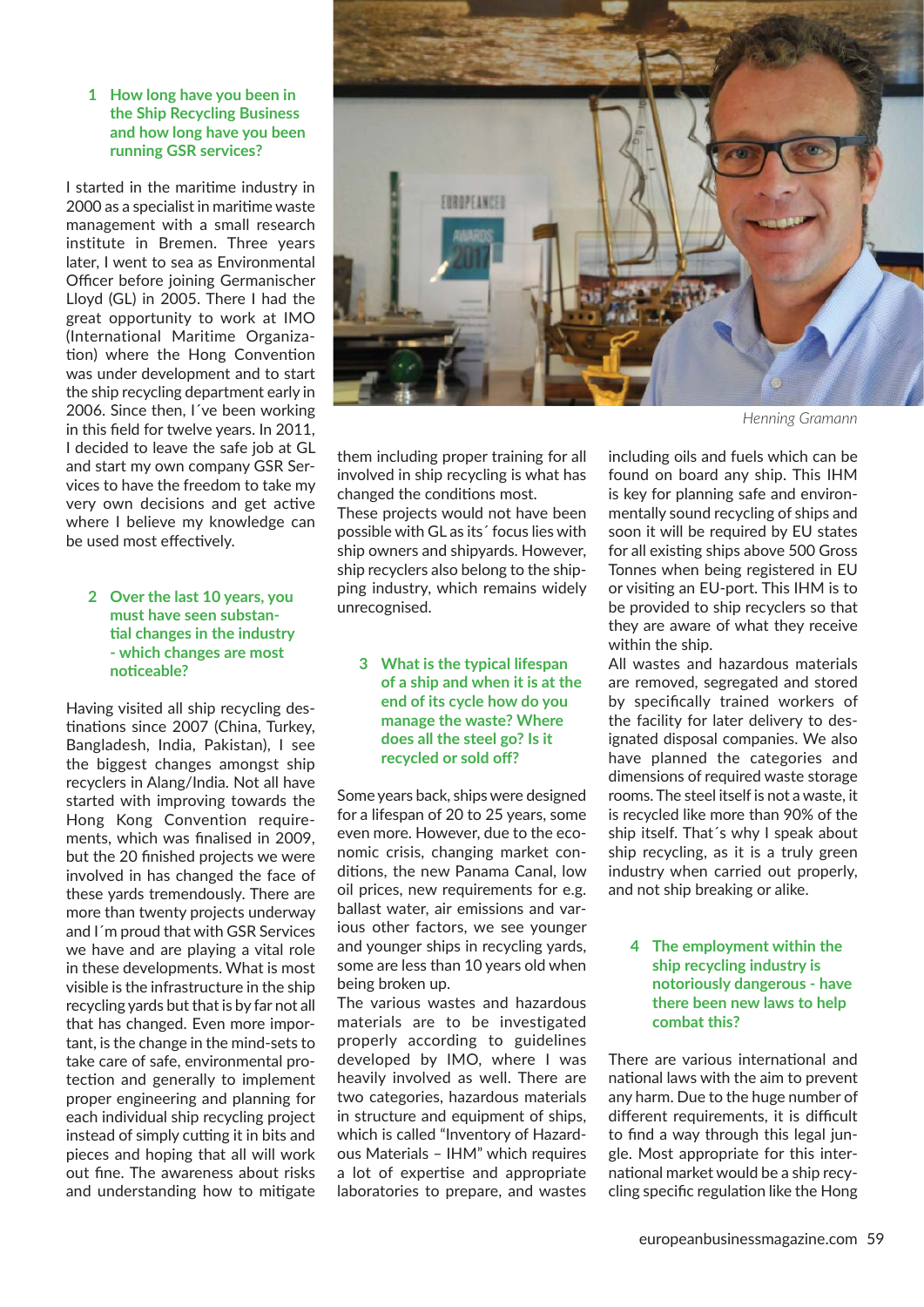Kong Convention, but due to lack of ratifications by countries is has still not entered into force. Even though some recycling countries have taken over elements of Hong Kong Convention, the interpretation and enforcement by administrations sometimes are a bit weak.

Here the market fundamental supply and demand kicks in. The ship recycling capacity has already diversified in "green" and "grey recycling" in which the green facilities struggle to get paid for higher standards. So far, most owners demand top dollar and with this accept low standards and unnecessary risks for workers and environment. It is their lack of responsibility which allows bad practices to remain and risks of injuries and fatalities remain high especially in the "grey recycling industry". Considering that ship owners don't need to pay for getting their ships recycled but earn currently 420 USD to 450 USD per ton of the ships weight which often weigh well beyond 10,000 tons, the acceptance of approximately 5% lower price for their assets would ensure fully green recycling including IHMs and independent supervision in India.

## **5 Where are the main biggest regions globally for the Ship Recycling Business?**

The Indian Sub-Continent is home to the three largest ship recycling destinations - Bangladesh, India and Pakistan. Then China and Turkey follow. It is important for me to highlight that "green" and "grey" ship recycling yards may find that they are direct neighbours. Therefore, judging the quality of ship recycling country wise or on hand of the recycling method applied is not appropriate. This is yearlong and continuing practice by some NGOs and by this, they create doubts amongst recyclers on the Indian Sub-Continent and basically hamper the further spreading of good practices.

**6 Have there been any recent areas where you see the industry changing? For example, do you think the European Commission will also announce whether it will continue to allow EU-flagged ships to be recycled in Asia or not?**

Basically, any ship which leaves EU waters to get recycled in Asia is breaching existing international legislation like the Basel Convention (transboundary movement of hazardous wastes which applies to end of life ships as well). The requirements can hardly be fulfilled as this Convention has been developed without having ships in mind. Therefore, the EU has never allowed recycling of ships outside of EU, they were simply not asked or made aware of intentions. As the Hong Kong Convention might take few more years until it enters into force internationally, the EU Commission has enforced their own legislation in 2013 which soon will become effective. The only good thing is that certified IHMs will be required from the end of 2020 onwards for all EU-registered and all EU-visiting ships and responsibility for this lies with the owners.

That will help the recyclers as today most recycling ships are delivered without IHMs even though they are quite cheap.

Non-EU facilities have to undergo a complicated application and approval scheme to get on the "EU-List of approved facilities". The requirements